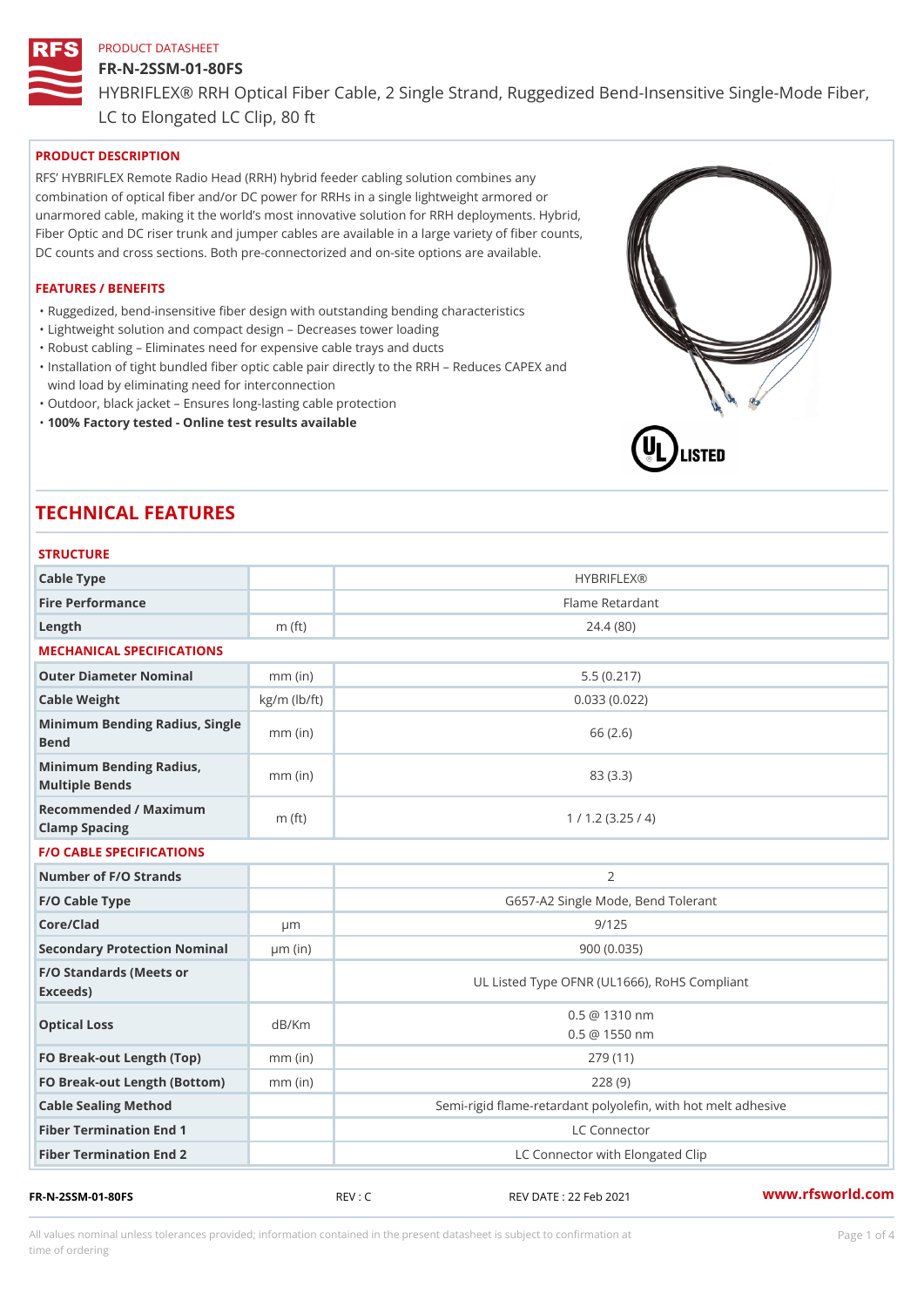# FR-N-2SSM-01-80FS

HYBRIFLEX® RRH Optical Fiber Cable, 2 Single Strand, Ruggedized Be LC to Elongated LC Clip, 80 ft

| CABLE JACKET                                    |                             |                                             |  |  |  |
|-------------------------------------------------|-----------------------------|---------------------------------------------|--|--|--|
| UV-Protection Individual and<br>External Jacket |                             | Yes                                         |  |  |  |
| Jacket Material                                 |                             | Flame Retardant, Indoor/Outdoor, PVC, Black |  |  |  |
| TESTING AND ENVIRONMENTAL                       |                             |                                             |  |  |  |
| Storage Temperature                             | $^{\circ}$ C ( $^{\circ}$ F | $-40$ to $70$ ( $-40$ to $158$ )            |  |  |  |
| Operation Temperature                           | $^{\circ}$ C ( $^{\circ}$ F | $-40$ to 65 ( $-40$ to 149)                 |  |  |  |
| Installation Temperature                        | $^{\circ}$ C ( $^{\circ}$ F | $-20$ to 65 ( $-4$ to 149)                  |  |  |  |
| Jacket Specifications                           |                             | UL 1666                                     |  |  |  |

#### EXTERNAL DOCUMENT LINKS

Installation Guidelwinessad QuickShip 2.0 Program IDfoormlation: On-line Factory Te[s](https://www.rfsworld.com/pictures/userfiles/programs/AAST Latest Version.zip)teResults:

#### NOTES

Specifically designed for Samsung RRH.

FR-N-2SSM-01-80FS REV : C REV DATE : 22 Feb 2021 [www.](https://www.rfsworld.com)rfsworld.com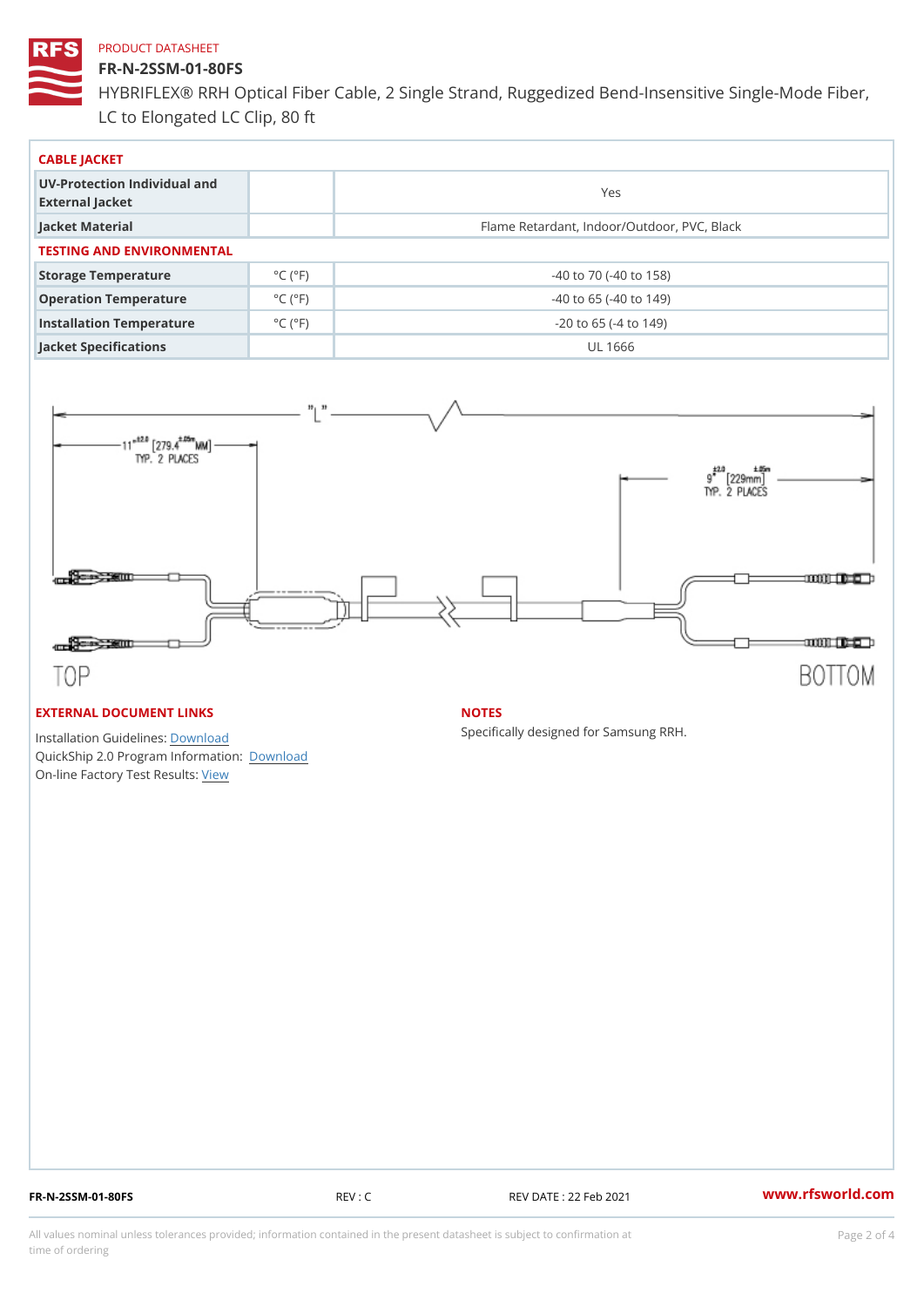# FR-N-2SSM-01-80FS

HYBRIFLEX® RRH Optical Fiber Cable, 2 Single Strand, Ruggedized Be LC to Elongated LC Clip, 80 ft

#### ADDITIONAL ASSEMBLIES - 1 PAIR SM FIBERED DITIONAL ASSEMBLIES - 2 PAIR SM FIBER

| Length, ft | Model Number                   |
|------------|--------------------------------|
| 10         | $FR - N - 1$ S M - 01 - 10 F S |
| 20         | FR-N-1SM-01-20FS               |
| 30         | FR-N-1SM-01-30FS               |
| 40         | $FR - N - 1$ S M - 01 - 40 F S |
| 50         | $FR - N - 1$ S M - 01 - 50 F S |
| 60         | $FR - N - 1$ SM - 01 - 60 F S  |
| 79         | FR-N-1SM-01-70FS               |
| 80         | $FR - N - 1$ S M - 01 - 80 F S |
| 90         | $FR - N - 1$ S M - 01 - 90 F S |
| 100        | FR-N-1SM-01-100FS              |

| Length, ft | Model Number                   |
|------------|--------------------------------|
| 10         | FR-N-2SM-01-10FS               |
| 20         | FR-N-2SM-01-20FS               |
| 30         | FR-N-2SM-01-30FS               |
| 40         | FR-N-2SM-01-40FS               |
| 50         | $FR - N - 2 S M - 01 - 50 F S$ |
| 60         | $FR - N - 2 S M - 01 - 60 F S$ |
| 70         | FR-N-2SM-01-70FS               |
| 80         | $FR - N - 2 S M - 01 - 80 F S$ |
| 90         | FR-N-2SM-01-90FS               |
| 100        | $FR - N - 2 SM - 01 - 100 FS$  |
|            |                                |

ADDITIONAL ASSEMBLIES - 1 STRAND SM FABSDRTIONAL ASSEMBLIES - 2 STRAND SM FIBER

| Length, ft | Model Number                     |
|------------|----------------------------------|
| 10         | FR-N-1SSM-01-10FS                |
| 15         | FR-N-1SSM-01-15FS                |
| 20         | FR-N-1SSM-01-20FS                |
| 30         | FR-N-1SSM-01-30FS                |
| 40         | FR-N-1SSM-01-40FS                |
| 50         | FR-N-1SSM-01-50FS                |
| 60         | FR-N-1SSM-01-60FS                |
| 70         | FR-N-1SSM-01-70FS                |
| 80         | FR-N-1SSM-01-80FS                |
| 90         | $FR - N - 1$ S S M - 01 - 90 F S |
| 100        | FR-N-1SSM-01-100FS               |
| 120        | FR-N-1SSM-01-120FS               |
| 130        | FR-N-1SSM-01-130FS               |
| 150        | FR-N-1SSM-01-150FS               |
| 160        | FR-N-1SSM-01-160FS               |
| 170        | FR-N-1SSM-01-170FS               |

| Length, ft | Model Number                     |
|------------|----------------------------------|
| 10         | FR-N-2SSM-01-10FS                |
| 15         | FR-N-2SSM-01-15FS                |
| 20         | $FR - N - 2$ S S M - 01 - 20 F S |
| 30         | $FR - N - 2$ S S M - 01 - 30 F S |
| 40         | $FR - N - 2$ S S M - 01 - 40 F S |
| 50         | $FR - N - 2$ S S M - 01 - 50 F S |
| 60         | $FR - N - 2$ S S M - 01 - 60 F S |
| 70         | FR-N-2SSM-01-70FS                |
| 80         | $FR - N - 2$ S S M - 01 - 80 F S |
| 90         | $FR - N - 2$ S S M - 01 - 90 F S |
| 100        | FR-N-2SSM-01-100FS               |

FR-N-2SSM-01-80FS REV : C REV DATE : 22 Feb 2021 [www.](https://www.rfsworld.com)rfsworld.com